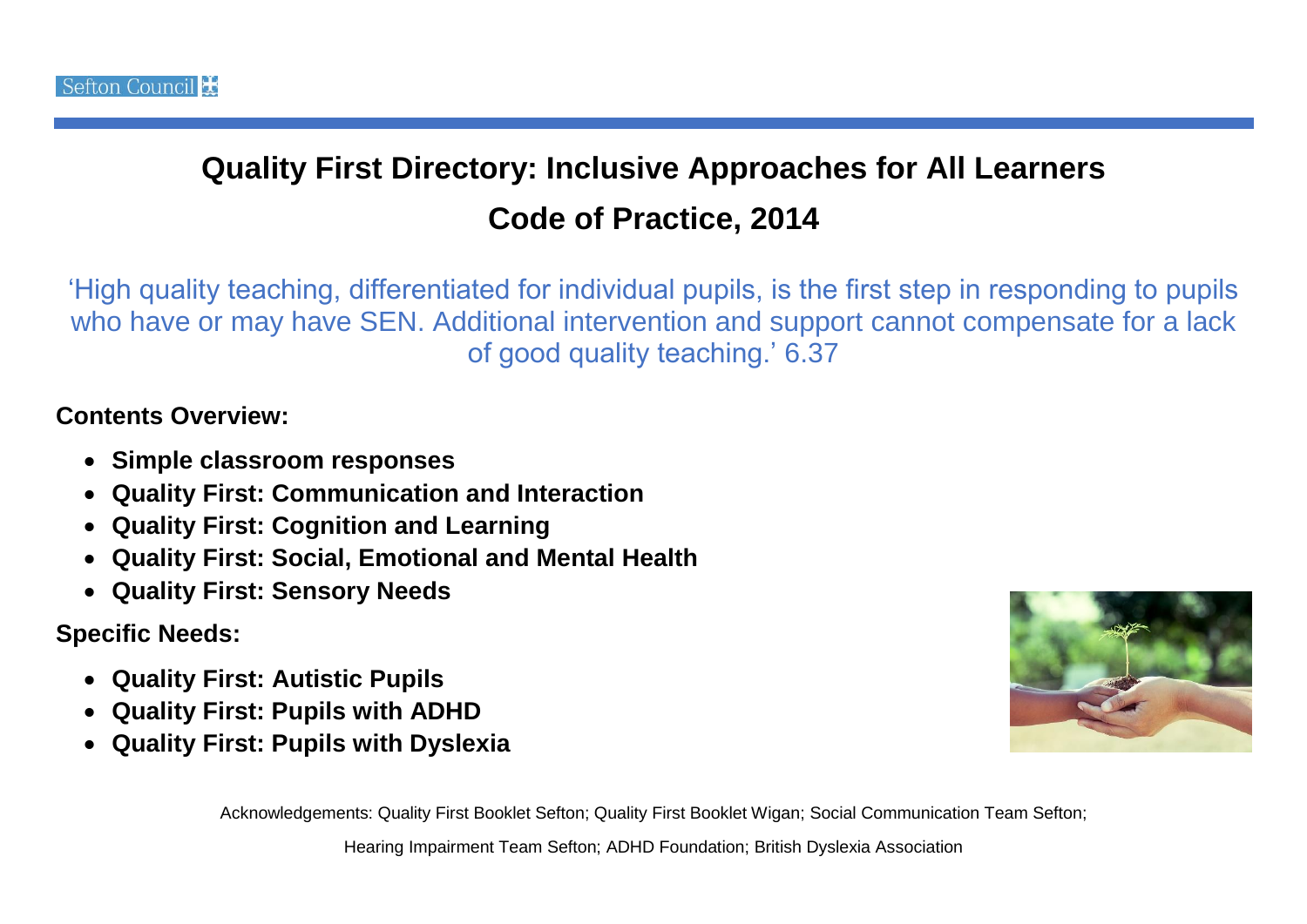## **Classroom Responses:**

| <b>Initial Approaches</b>                                                                                                                                                  | <b>Check</b> |
|----------------------------------------------------------------------------------------------------------------------------------------------------------------------------|--------------|
| Classroom well organised and resources clearly labelled (with picture symbols)                                                                                             |              |
| Visual Timetable and Class Rules displayed and referred to in every classroom                                                                                              |              |
| Memory is supported through explicit demonstrations and modelling of memory techniques                                                                                     |              |
| Plan for every group in your class (differentiate)                                                                                                                         |              |
| Learning Objectives are shared with all, and SEN learners have their objectives and date pre-prepared (on a label in<br>book/written in book)                              |              |
| Mark work with the pupil – providing on-the-spot feedback                                                                                                                  |              |
| Instructions are given in small chunks with visual cues (including whiteboard checklists as appropriate)                                                                   |              |
| Use a range of groupings within class, include mixed ability grouping and paired work                                                                                      |              |
| Classroom assistants are planned for and used to maximize learning and pupils' independence                                                                                |              |
| Pupils are clear what is accepted – use of WAGOLL – 'what a good one looks like'                                                                                           |              |
| Understanding of task is checked by asking pupils to explain what they must do                                                                                             |              |
| Understanding is demonstrated in a variety of ways (photographic evidence, use of concrete materials/manipulatives, oral<br>explanations, written responses, observations) |              |
| Short bursts of learning, with opportunities for movement built in (as required)                                                                                           |              |
| Use visual cues, visual models and practical materials to support learning                                                                                                 |              |
| Praise is specific                                                                                                                                                         |              |
| Be positive when commenting on pupils work and efforts                                                                                                                     |              |
| Set homework at an appropriate level                                                                                                                                       |              |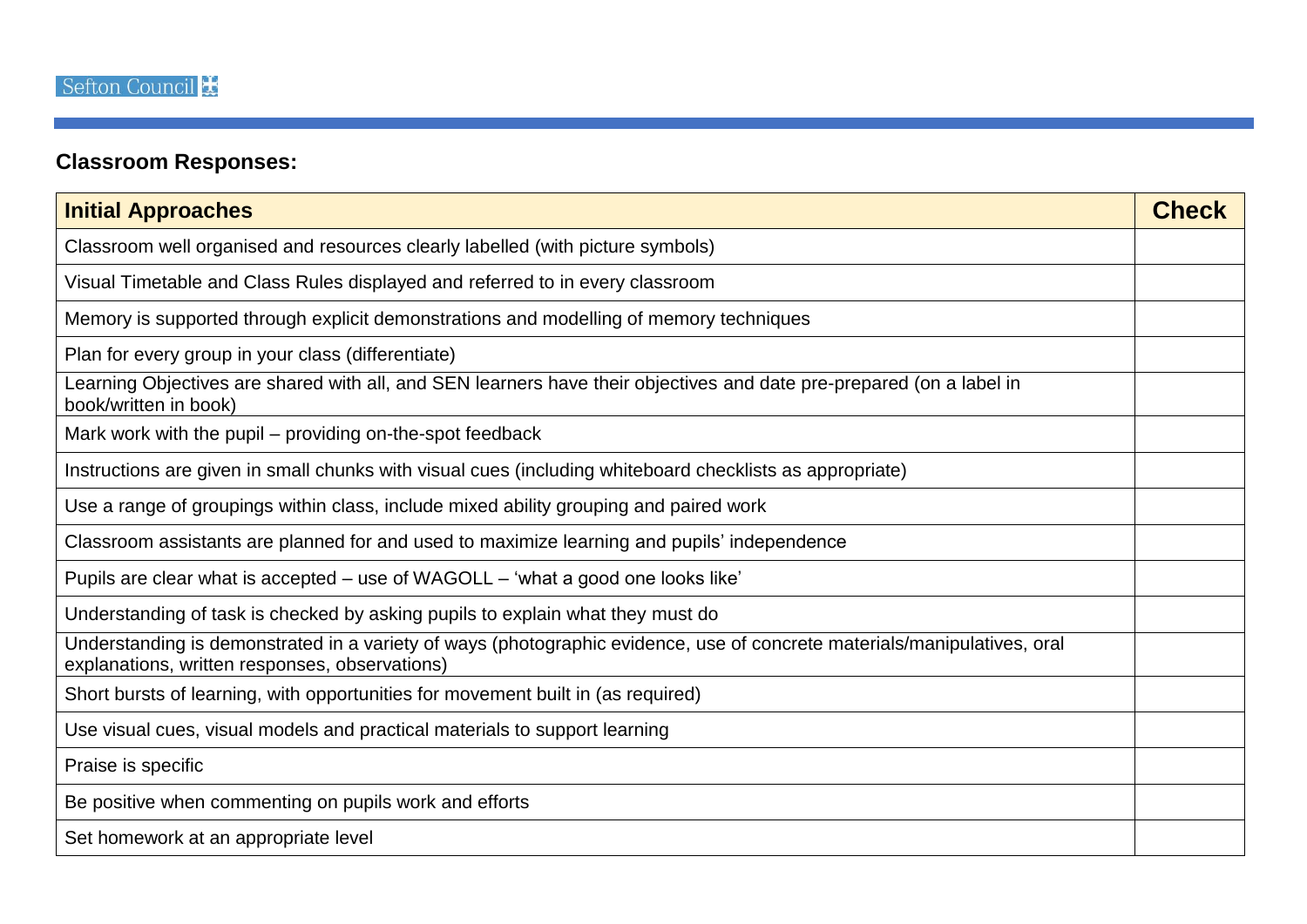| <b>Quality First for Pupils with Communication and Interaction Needs</b>                                                                            | <b>Check</b> |
|-----------------------------------------------------------------------------------------------------------------------------------------------------|--------------|
| 'Good Listening' rules clearly displayed, taught and modelled with regular reinforcement                                                            |              |
| Visual Timetables are displayed and used                                                                                                            |              |
| Word Walls/Working Walls are used to reinforce and revisit key vocabulary                                                                           |              |
| Create a 'knowledge organiser' for home and school use which includes key vocabulary and can be reinforced<br>at home and school                    |              |
| Seating and classroom furniture is considered so that pupils with speech and language needs can clearly see<br>visual prompts and the class teacher |              |
| Pupils are taught cues for active listening (using a picture prompt or action)                                                                      |              |
| Pupil's name is used to gain their attention                                                                                                        |              |
| Instructions are clear and simple, with visual clues used                                                                                           |              |
| Instructions are broken into chunks                                                                                                                 |              |
| Time is given for each part of the instruction to be completed before the next chunk is given                                                       |              |
| Instructions are given in a clear sequence                                                                                                          |              |
| Clear, unambiguous use of language                                                                                                                  |              |
| Key vocabulary is identified in planning and is emphasised throughout learning sessions                                                             |              |
| Multi-sensory approaches are used to support spoken language (visual prompts, artefacts, drama/role play,<br>concrete materials/manipulatives)      |              |
| Noise levels in class are closely monitored and class know expectations                                                                             |              |
| Time is provided for pupils to process language                                                                                                     |              |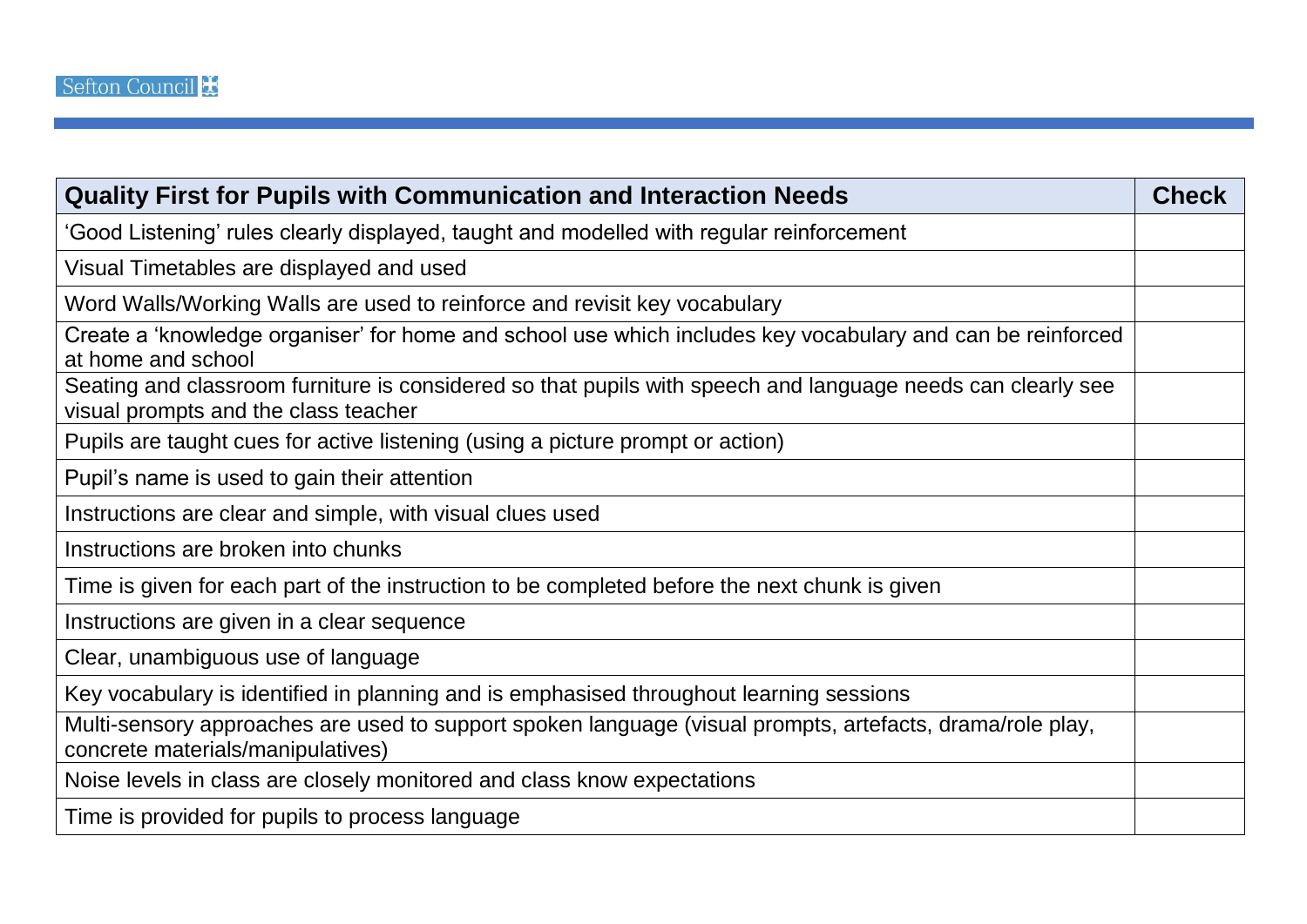| <b>Quality First for Pupils with Communication and Interaction Needs</b>                   | <b>Check</b> |
|--------------------------------------------------------------------------------------------|--------------|
| Outcomes are modelled and demonstrated                                                     |              |
| Checklists/Task Lists/Task Planners are in place (simple with visual clues)                |              |
| Talk partners are used to develop responses                                                |              |
| Teacher and support staff employ method of communication appropriate to need               |              |
| TA is used effectively to explain language used and to help understand questions           |              |
| TA is used to explain task and check pupil understanding                                   |              |
| Pupils encouraged to ask questions and demonstrate understanding                           |              |
| Pupils understand how to ask for clarification                                             |              |
| Opportunities to work independently, without interruption are built into learning sessions |              |
| Access to quiet, distraction free area as required                                         |              |
| Work station in place (as required)                                                        |              |
| Strategies and approaches in place to manage transitions and change                        |              |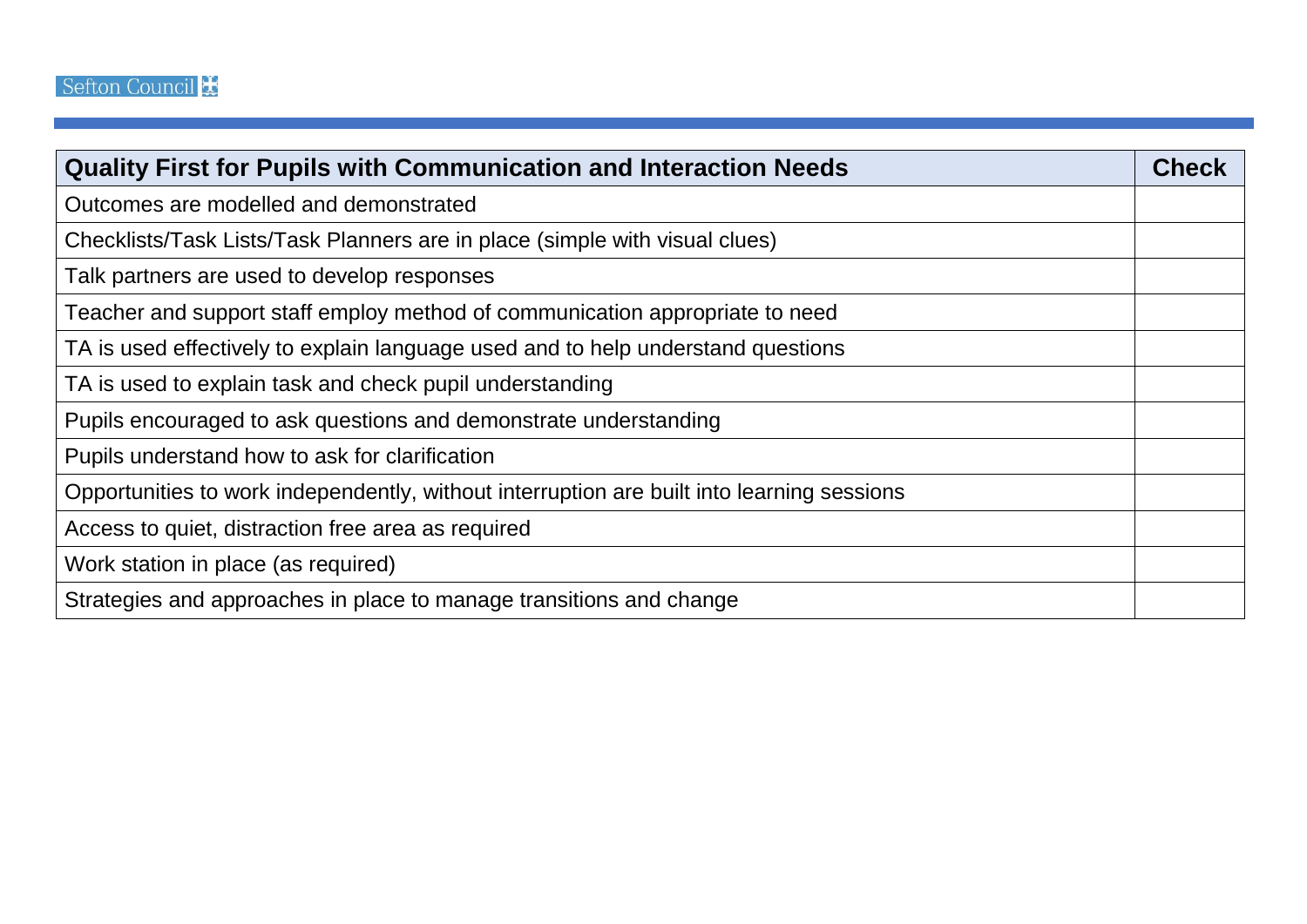| <b>Quality First for Pupils with Cognition and Learning Needs</b>                                                                       | <b>Check</b> |
|-----------------------------------------------------------------------------------------------------------------------------------------|--------------|
| Use of display (Working Walls, Word Walls) to aid recall of focus learning                                                              |              |
| Staff establish a clear baseline at the start of the year so that effective next steps can be set                                       |              |
| Prepare learning objectives in SEN pupils' books prior to session (pre-write or use labels)                                             |              |
| Use a range of multi-sensory approaches to learning                                                                                     |              |
| Ensure reading material is accessible to level of learner                                                                               |              |
| Pupils access learning aids such as knowledge organisers, word banks, number lines, memory prompts etc.                                 |              |
| Differentiate learning by: resources, outcome and support                                                                               |              |
| Learning aids could include: alphabet strips, phoneme mats, key word mats, times table squares, hundred<br>squares, numicon, dienes, IT |              |
| Teach the use of learning aids so pupil can use these independently                                                                     |              |
| Links to prior learning are explicitly made                                                                                             |              |
| Key learning is reviewed at the start and end of every session                                                                          |              |
| Key vocabulary is reinforced throughout the session                                                                                     |              |
| Organisation of learning is supported through use of task planners, visual prompts (e.g. comic strips in story<br>writing)              |              |
| Offer alternative methods of recording e.g. laptop, iPad voice recorder, whiteboard, occasional use of scribe,<br>mind maps             |              |
| Use IT programmes and apps to reinforce and revise learning                                                                             |              |
| Use whiteboards for recording steps of tasks, note taking, to try out spellings, to record ideas                                        |              |
| School has a good range of 'hi-lo' texts (high interest, low reading age) available                                                     |              |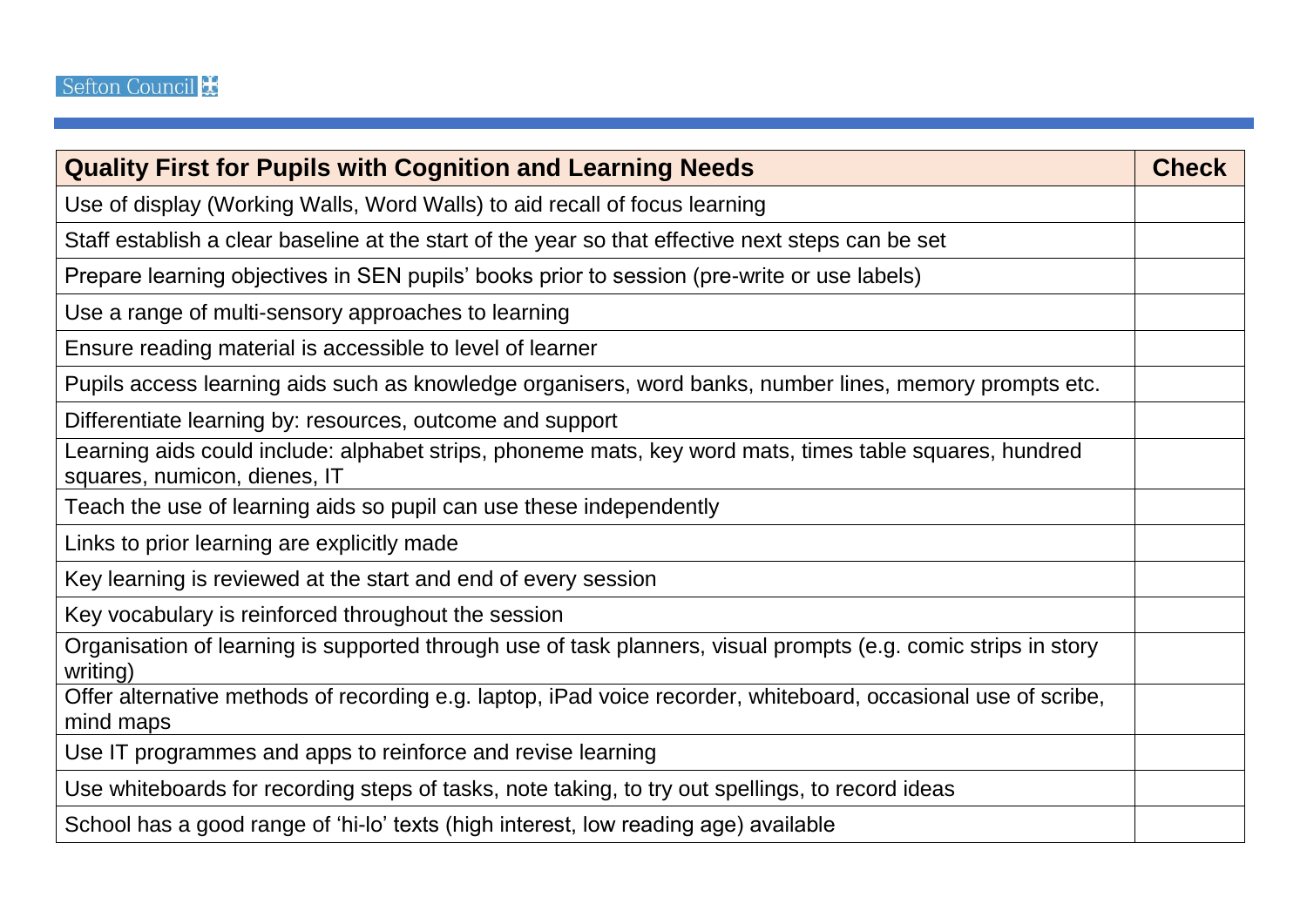| <b>Quality First for Pupils with Cognition and Learning Needs</b>                                                                                   | <b>Check</b> |
|-----------------------------------------------------------------------------------------------------------------------------------------------------|--------------|
| Range of coloured reading rulers / overlays available                                                                                               |              |
| Use of coloured paper for worksheets/coloured background on Smartboard                                                                              |              |
| Text is clearly presented – font size 16, clear font (Century Gothic, Ariel), bullet points                                                         |              |
| Diagrams and pictures add meaning to text                                                                                                           |              |
| Pupil is only asked to read aloud texts in class they are comfortable with/have pre-prepared                                                        |              |
| Additional time is provided to complete tasks                                                                                                       |              |
| Teach and model memory techniques                                                                                                                   |              |
| Use coloured pens to support learning, of spellings and spelling patterns, identifying different sections of text,<br>to aid reading of shared work |              |
| Mark starting point of each line with green dot/highlighted margin line                                                                             |              |
| Highlight lines with orange pen to aid pupils who have difficulty seeing the line                                                                   |              |
| Use exercise books with appropriate line depth                                                                                                      |              |
| Minimise copying from the board                                                                                                                     |              |
| Mark writing for content                                                                                                                            |              |
| Use instant marking (verbal feedback during task)                                                                                                   |              |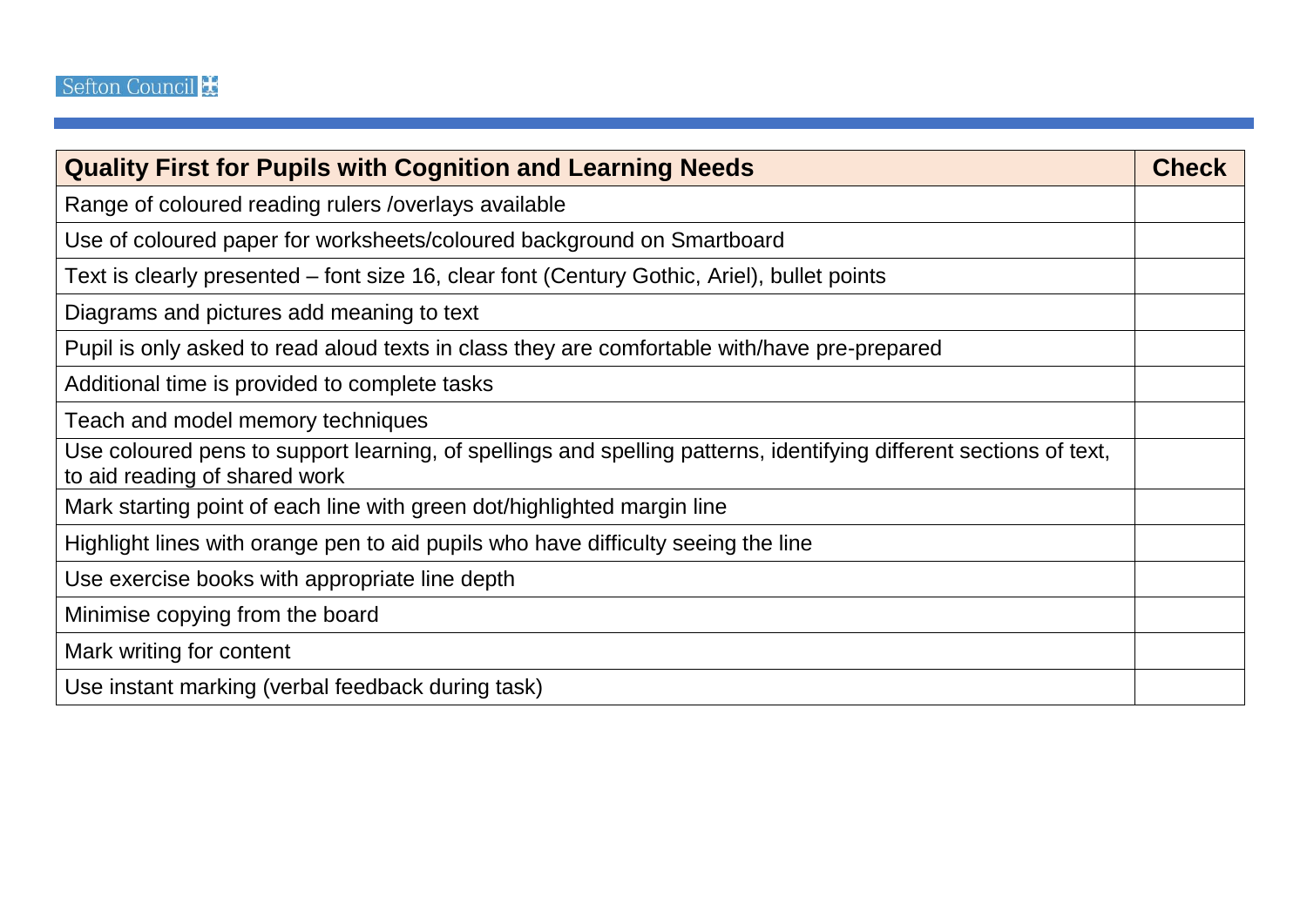| <b>Maths</b> - the above strategies plus:                                                                                                                                                                                 |  |
|---------------------------------------------------------------------------------------------------------------------------------------------------------------------------------------------------------------------------|--|
| Ask the pupil to explain their reasoning – use talk partners (directly teach rules of turn taking, allowing talk<br>partner time to explain, ensuring one partner is not dominant)                                        |  |
| Ensure mathematical language is clearly understood                                                                                                                                                                        |  |
| Vary the range of resources over sessions, offering a choice of apparatus to pupils                                                                                                                                       |  |
| Ensure the following elements are in each session: concrete materials, picture, precise use of language,<br>opportunities to reason/explain – make explicit links between each element                                    |  |
| Use subitising to develop understanding of 'oneness of one' and number bonds                                                                                                                                              |  |
| Give lots of opportunities to develop one to one correspondence in the early years and Key Stage 1                                                                                                                        |  |
| Whenever possible relate learning to real life experiences                                                                                                                                                                |  |
| Provide daily exposure to counting skills - count back as often as you count forward                                                                                                                                      |  |
| Encourage jottings to support reasoning                                                                                                                                                                                   |  |
| Use squared paper – one digit one square to aid layout of mathematical work                                                                                                                                               |  |
| Use the following steps to fluency: efficiency (using the easiest method), accuracy (knowledge of number facts<br>and checking back) and flexibility (links/connections to prior knowledge e.g. $3 + 5 = 830 + 50 = 80$ ) |  |
| Help the learner to feel successful and safe to take risks (praise what they have successfully achieved e.g. I<br>like the way you have $\ldots$ )                                                                        |  |
| When planning, think about misconceptions you might encounter                                                                                                                                                             |  |
| Ensure multi-step tasks are delivered in chunks                                                                                                                                                                           |  |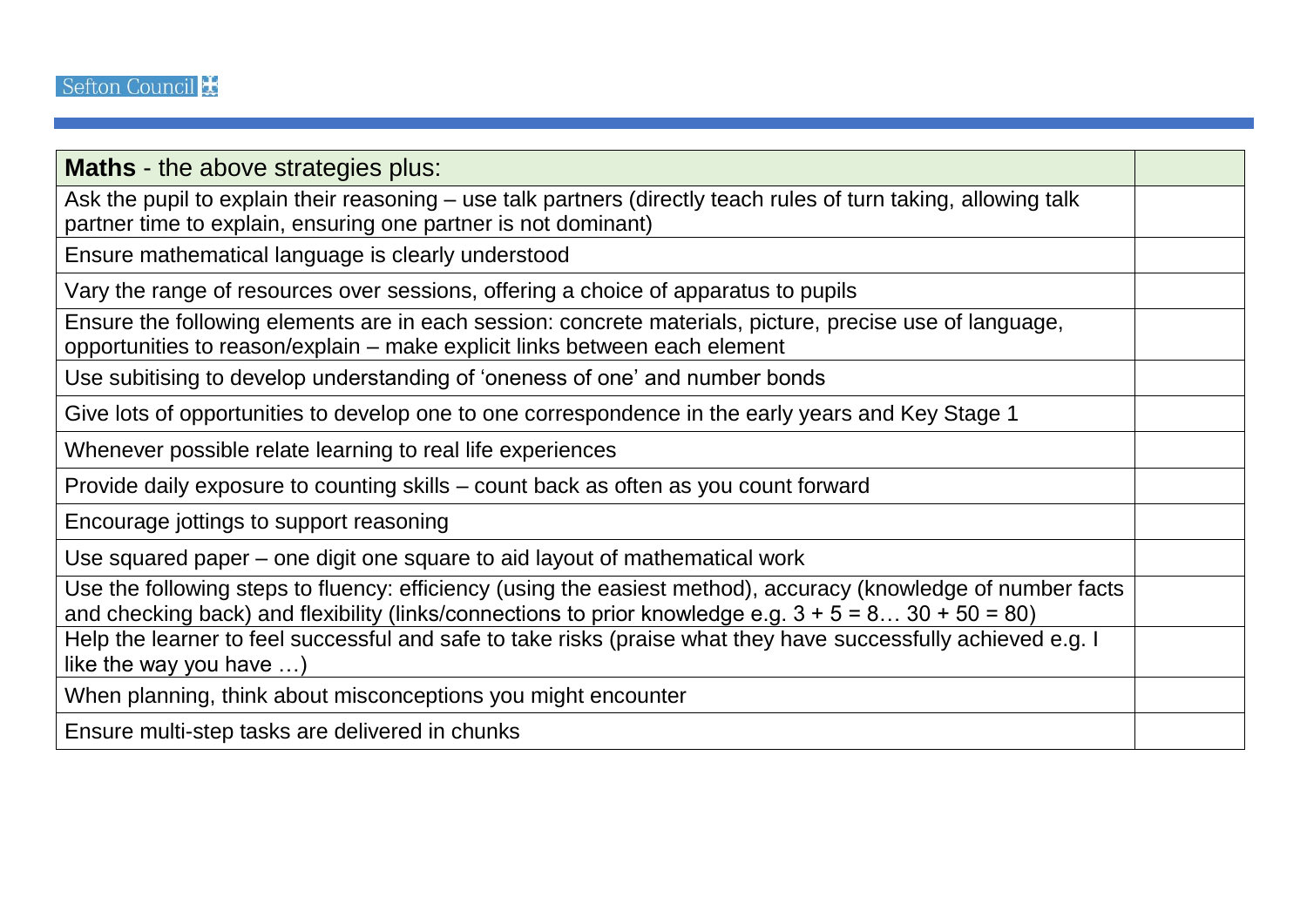| <b>Quality First for Pupils with Social, Emotional and Mental Health Needs</b>                                                             | <b>Check</b> |
|--------------------------------------------------------------------------------------------------------------------------------------------|--------------|
| Display and refer to class rules/code of conduct, setting clear expectations                                                               |              |
| All staff know and apply class rules consistently                                                                                          |              |
| Ensure behaviour expectations are explicit, give clear explanations and modelling expected behaviours                                      |              |
| Say exactly what you want the pupil to do                                                                                                  |              |
| Always use clear simple language                                                                                                           |              |
| Ensure resources for task are readily available                                                                                            |              |
| Use positive approaches, identify pupil strengths and praise these                                                                         |              |
| Give a role of responsibility to raise self-esteem                                                                                         |              |
| Audit the learning environment and reduce distractions                                                                                     |              |
| Ensure access to a quiet learning zone/work station as required                                                                            |              |
| Use visual timetables and task planners to provide structure                                                                               |              |
| Use calming music when appropriate                                                                                                         |              |
| Incorporate tasks which allow movement/movement breaks into daily planning                                                                 |              |
| Provide kinaesthetic learning opportunities                                                                                                |              |
| Use a visual timer to extend time on task/to measure time on task                                                                          |              |
| Review seating arrangements – provide alternative seating if this is appropriate                                                           |              |
| Provide alternative groupings (as/when appropriate), paired work, mixed ability to build confidence and to<br>provide positive role models |              |
| Notice and praise, praise, praise the positives                                                                                            |              |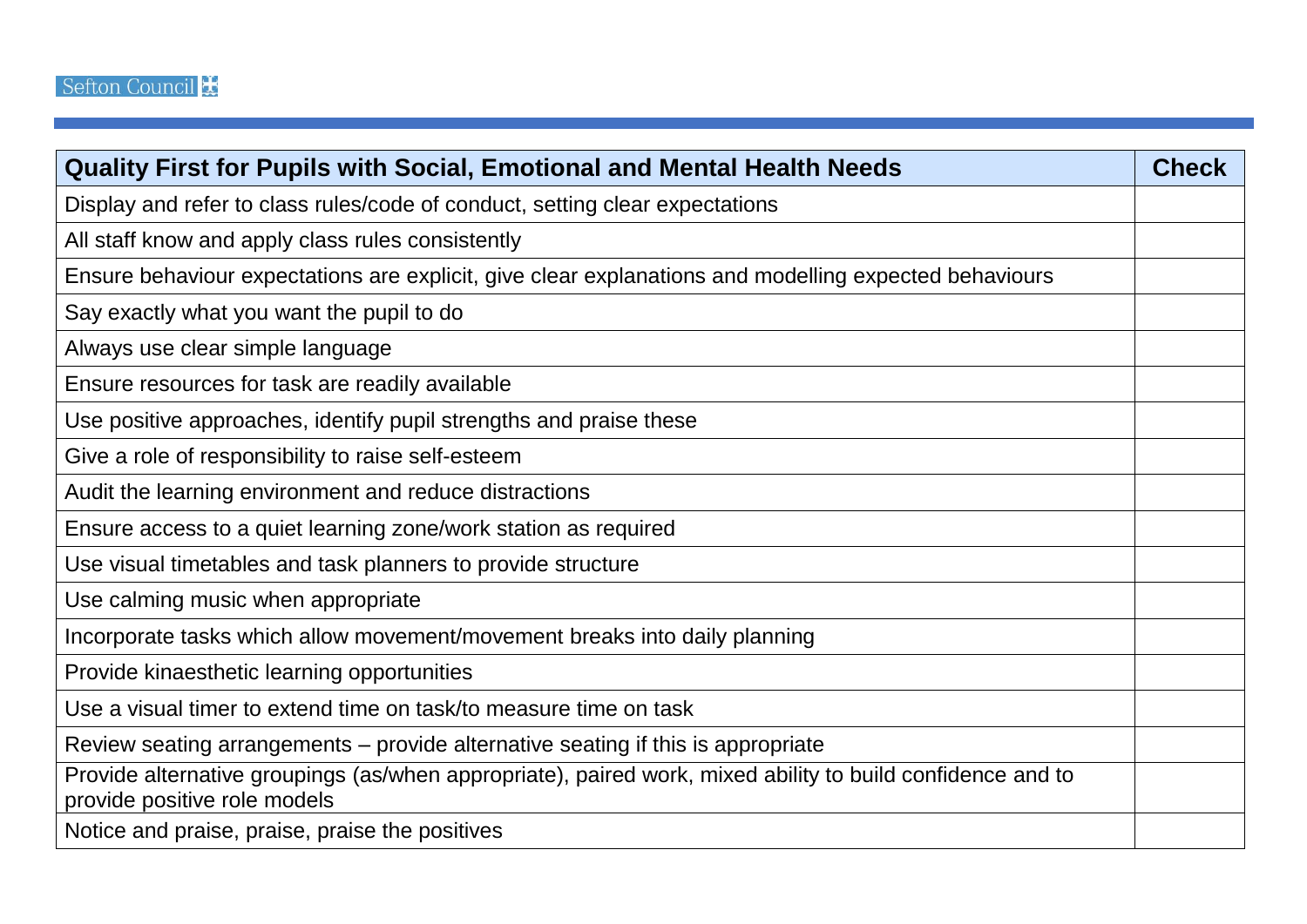| <b>Quality First for Pupils with Social, Emotional and Mental Health Needs</b>                                         | <b>Check</b> |
|------------------------------------------------------------------------------------------------------------------------|--------------|
| Legitimise movement, by asking pupils to undertake a message                                                           |              |
| Provide access to sensory materials (e.g. fiddle toy) as appropriate                                                   |              |
| Ensure that the pupil has a safe place to store belongings/sensory materials                                           |              |
| Do not use playtimes as 'catch up times' these pupils need these breaks                                                |              |
| Chunk instructions and learning, supporting with visual cues                                                           |              |
| Teach and reward pupils for using whiteboards/post it notes for questions, so the flow of learning is not<br>disrupted |              |
| Use class reward systems                                                                                               |              |
| Use pupils' interests when possible to personalise learning                                                            |              |
| Communicate in a calm and clear manner                                                                                 |              |
| Provide access to calming activities, to be accessed as/when required                                                  |              |
| Keep instructions positive and clear                                                                                   |              |
| Share positive achievements with home, encouraging home to share with school too                                       |              |
| Transition times are carefully managed, with rules explained and practiced                                             |              |
| Listen to the pupil, making sure you give time for them to explain and reflect on their behaviours                     |              |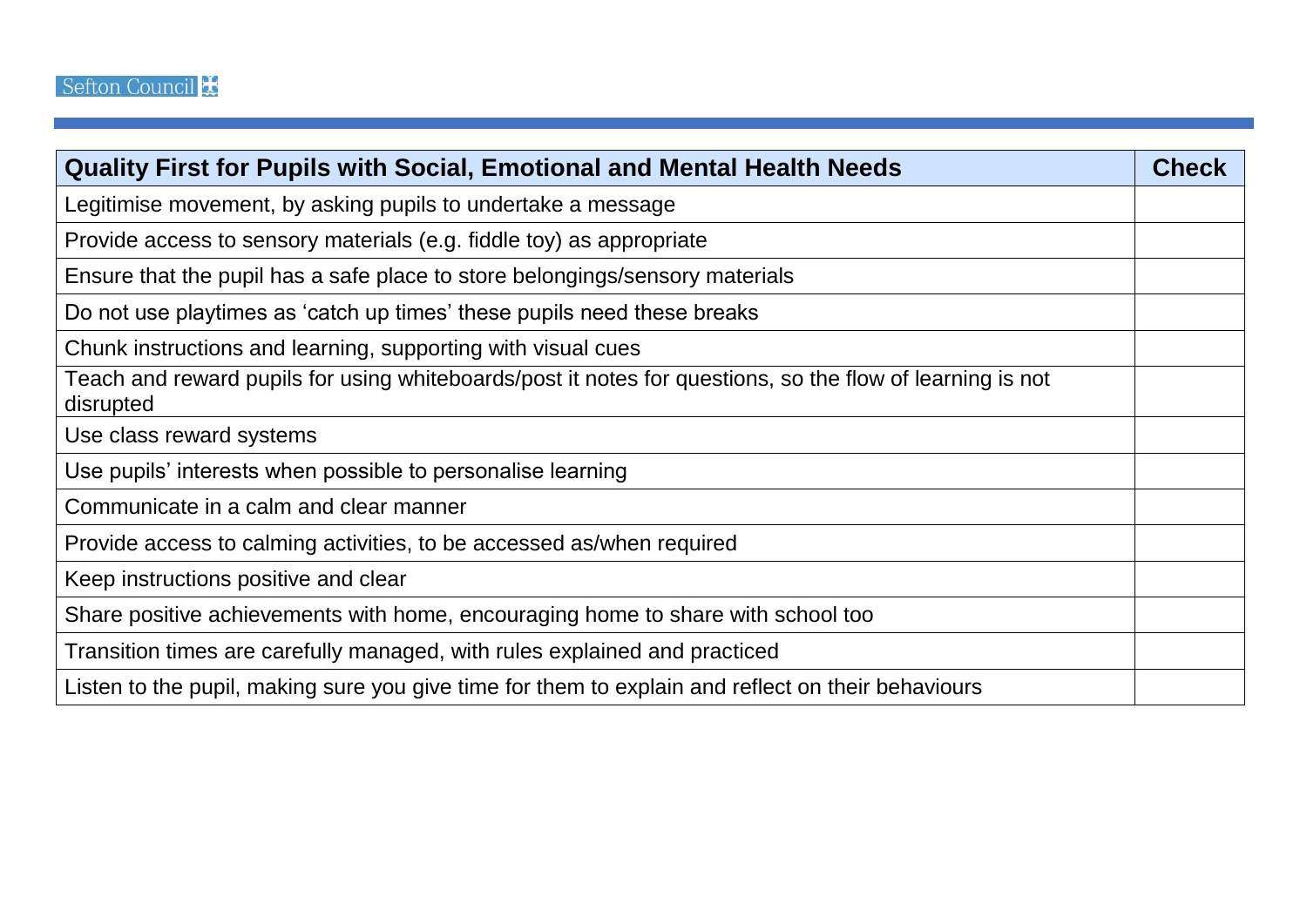| <b>Quality First for Pupils with Sensory Needs</b>                                                                                                                                                           | <b>Check</b> |
|--------------------------------------------------------------------------------------------------------------------------------------------------------------------------------------------------------------|--------------|
| <b>Pupils with Visual Difficulties</b>                                                                                                                                                                       |              |
| For pupils with milder visual difficulties:                                                                                                                                                                  |              |
| Provide 'real' multi-sensory experiences                                                                                                                                                                     |              |
| Ensure pupil is seated in the most appropriate position (to see the whiteboard/Smartboard, teaching staff) taking<br>into account levels of vision in each eye                                               |              |
| Use different coloured backgrounds on Smartboard/writing paper and worksheets to find the best contrast                                                                                                      |              |
| Consider lighting within the class – natural/artificial, which is most appropriate? Is additional lighting required?                                                                                         |              |
| Avoid surfaces which may be reflective/promote glare                                                                                                                                                         |              |
| Use an appropriate font size                                                                                                                                                                                 |              |
| Intersperse spells of visual activity with less demanding tasks                                                                                                                                              |              |
| Eliminate unnecessary copying from the board                                                                                                                                                                 |              |
| If copying is required, ensure that an appropriate font size photocopy is available                                                                                                                          |              |
| Offer a range of writing materials so the pupil can choose the most appropriate to support their vision                                                                                                      |              |
| Always use verbal explanations when modelling/explaining to the class, reading aloud as you write on the board                                                                                               |              |
| Avoid standing in front of windows as your face will become difficult to see                                                                                                                                 |              |
| Avoid sharing of texts unless doing so is a priority for social reasons                                                                                                                                      |              |
| If you suspect a child has a visual impairment please refer to the Visual Impairment Team immediately (see Local Offer for<br>details on how you can do this or contact the Visual Impairment Team at SENIS) |              |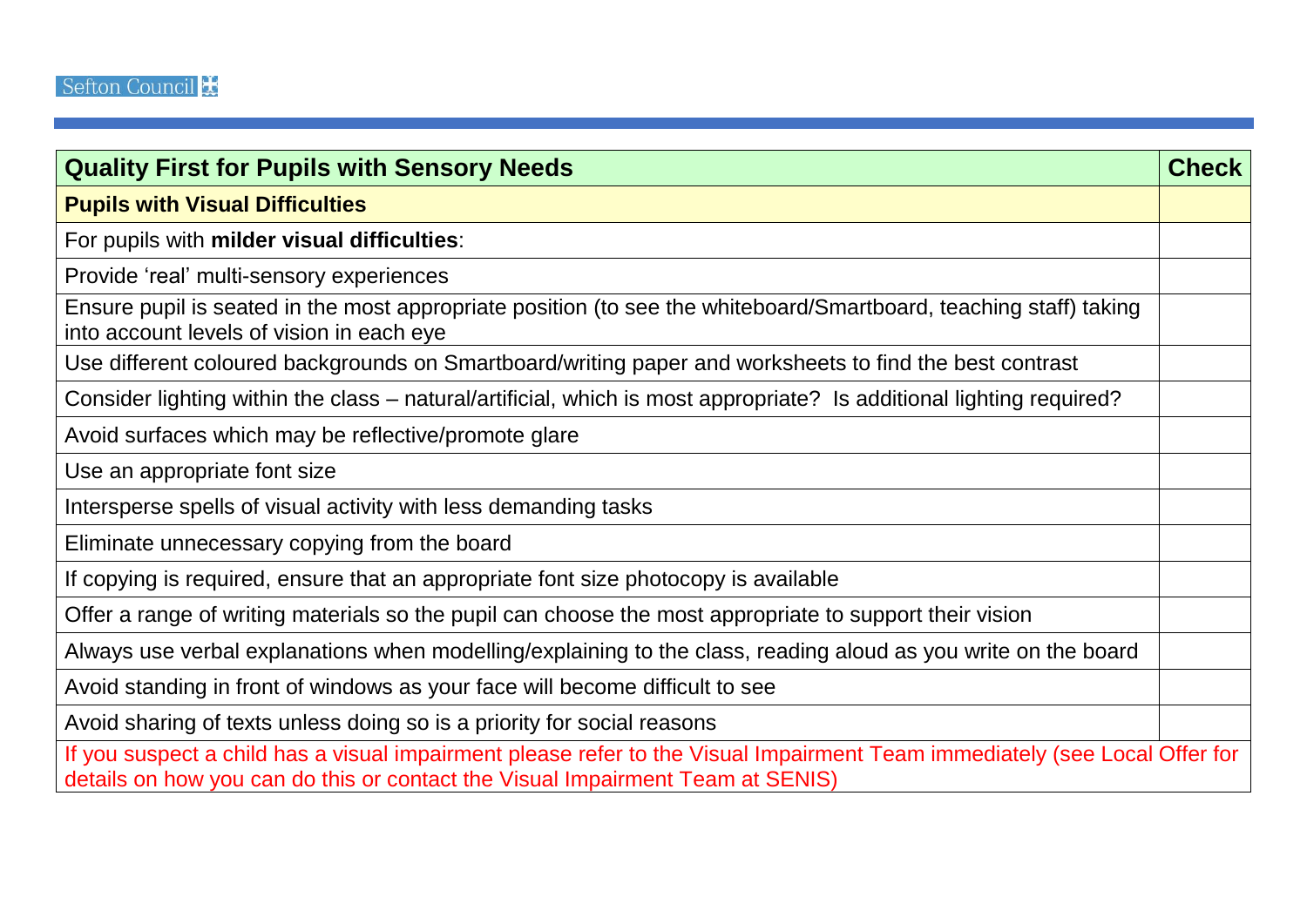| <b>Hearing Needs (developed by Sefton Hearing Impairment Team)</b>                                                                                    |  |
|-------------------------------------------------------------------------------------------------------------------------------------------------------|--|
| Ensure seating is appropriate – that the pupil can see the teacher clearly, be mindful of possible better hearing<br>in one ear                       |  |
| Ensure the light is on the speaker's face and that the speaker does not stand in front of a window or any<br>strong light                             |  |
| Try not to cover your mouth when speaking                                                                                                             |  |
| Remember hearing technologies have an optimal range of one to three metres to access speech clearly                                                   |  |
| Ensure the pupil is watching before you speak                                                                                                         |  |
| Use visual props to support language development, and concrete objects for vocabulary development                                                     |  |
| When speaking to younger pupils, always get down to their eye level so they can focus on your speech and<br>what you are saying                       |  |
| For younger pupils, use 'topic' themes to develop a bank of early vocabulary. Use pictures, visual props/small<br>world to encourage use of new vocab |  |
| Model language and repeat key phrases (never correct wrong attempts, model the correct word/phrase.<br>Model correct grammar                          |  |
| Add additional detail to extend language, e.g. 'yes it's a car it's big and blue'                                                                     |  |
| Encourage turn taking, demonstrating natural conversational styles                                                                                    |  |
| Keep background noise to a minimum, keeping doors shut and minimising pupils' talking                                                                 |  |
| Speak normally and clearly slowing speech can exaggerate lip pattern and cause difficulties                                                           |  |
| Allow thinking and talking time                                                                                                                       |  |
| Continue to use a rich and varied vocabulary                                                                                                          |  |
| Model and teach careful listening, along with signals when active listening is required                                                               |  |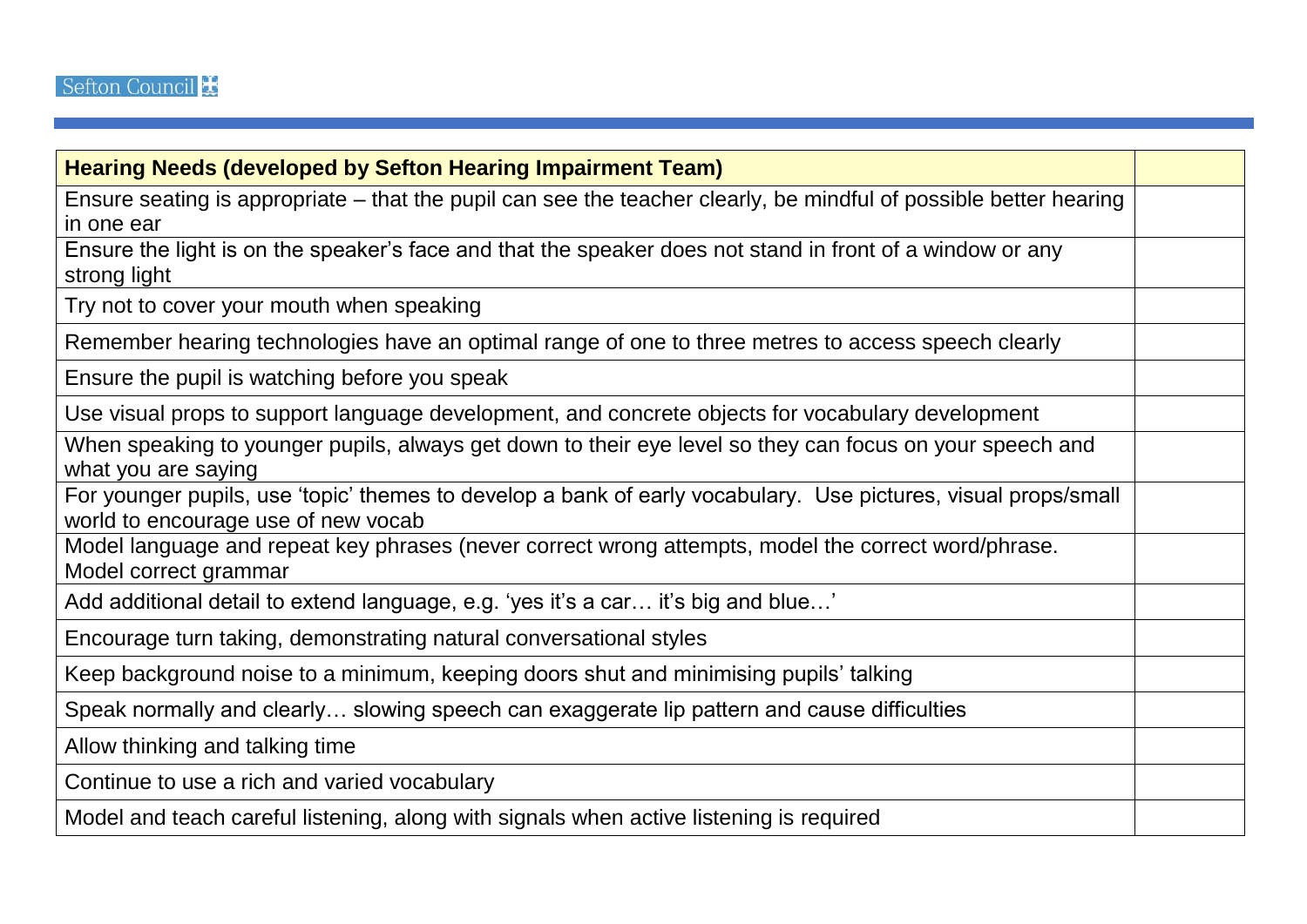| <b>Hearing Needs (developed by Sefton Hearing Impairment Team)</b>                                                                         |  |
|--------------------------------------------------------------------------------------------------------------------------------------------|--|
| Encourage other pupils to speak clearly, one at a time and to raise their hand before speaking so that the<br>student knows who is talking |  |
| Repeat contributions from other children as their voices may be unclear                                                                    |  |
| Check information/instructions have been understood                                                                                        |  |
| Encourage pupils to ask if they have not understood or heard fully                                                                         |  |
| Always face the class when speaking, e.g. not turning to write on the board while you are talking                                          |  |
| Try not to walk around the room whilst talking as the pupil will find it difficult and tiring to watch your lips as you<br>move            |  |
| List tasks/homework etc. on the board                                                                                                      |  |
| Explain any new words or technical terms, writing these words on the whiteboard                                                            |  |
| Divide listening time into short chunks (when possible)                                                                                    |  |
| Use visual symbols and cues to support understanding                                                                                       |  |
| Develop a discrete method for the student to listen to signal if there is a problem or if support is needed (e.g.<br>coloured card system) |  |
| Do not expect the pupil to listen and take notes at the same time                                                                          |  |
| Turn subtitles on DVD's/YouTube clips etc                                                                                                  |  |
| Monitor the pupil's levels of confidence and self-esteem                                                                                   |  |
| Monitor the pupil's levels of concentration and tiredness                                                                                  |  |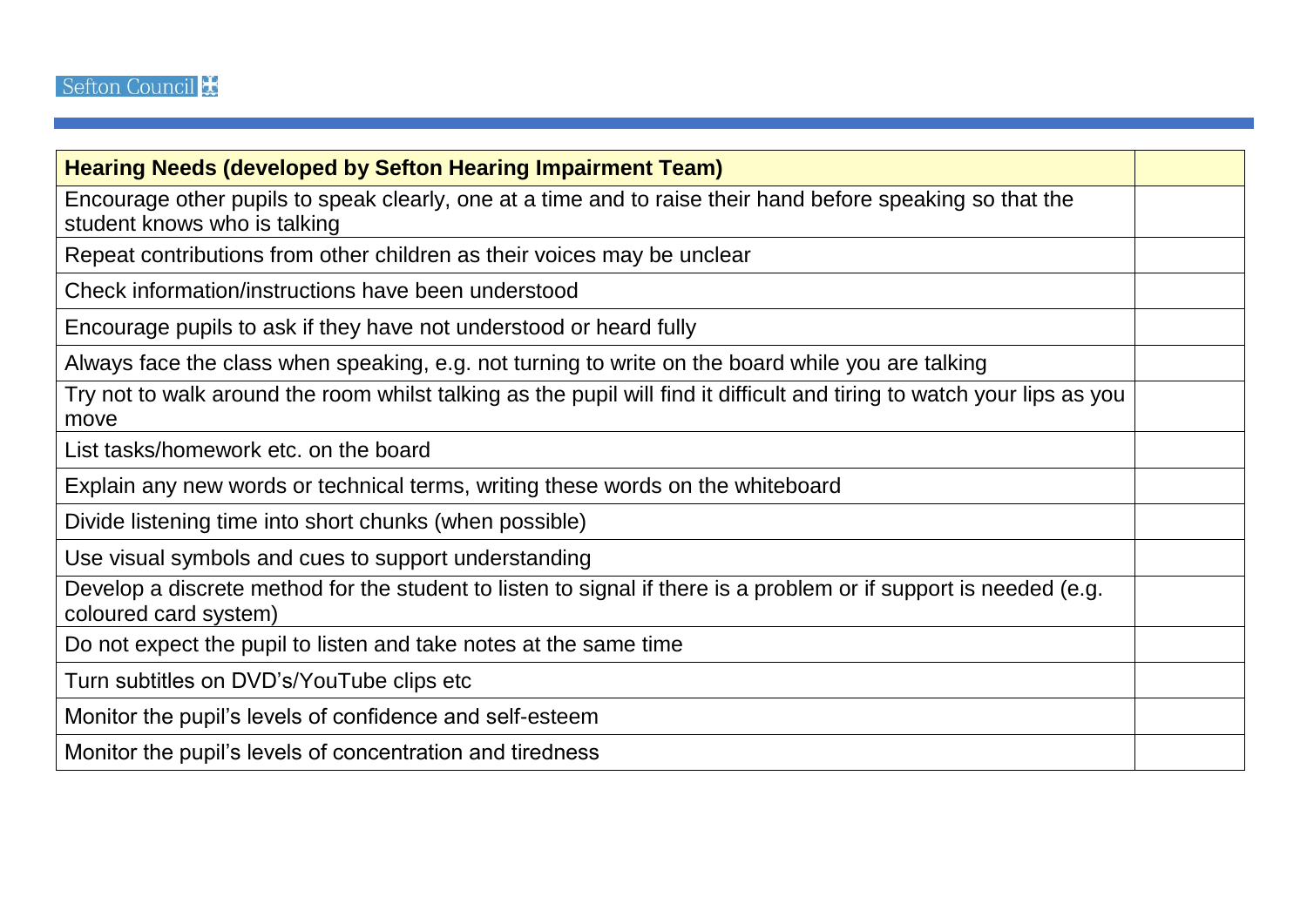| <b>Motor Skills Needs</b>                                                                                                                         |  |
|---------------------------------------------------------------------------------------------------------------------------------------------------|--|
| Consider organisation of classroom furniture to allow free movement                                                                               |  |
| Allow the pupil plenty of space to work, for example, where space allows, could the pupil be placed by a 'free<br>desk'                           |  |
| Offer a variety of writing tools and writing support materials, e.g. triangular pens/pencils, felt tips, pencil grips                             |  |
| Ensure left and right-handed pupils are not sitting next to each other with writing hands adjacent                                                |  |
| Seating should allow pupils to rest feet flat on the floor                                                                                        |  |
| Ensure desk is at elbow height                                                                                                                    |  |
| Provide a sloping desk if appropriate                                                                                                             |  |
| Check seating – that the pupil can see the teacher without turning the body                                                                       |  |
| Seat pupil away from distractions (windows/doors)                                                                                                 |  |
| Use alternative methods of recording (voice recorder, bullet points, laptop)                                                                      |  |
| Lined paper in books provides pupil with sufficient space to accommodate handwriting                                                              |  |
| Mark starting point on line with green dot/highlight margin or lines                                                                              |  |
| Attach paper to desk with masking tape to avoid having to hold with one hand and write with the other                                             |  |
| Break down activities into small chunks with praise for completing each part                                                                      |  |
| Set achievable outcomes for recorded work in lessons                                                                                              |  |
| Give instructions in short chunks, checking back understanding of tasks with pupils                                                               |  |
| Use different colours for each line on whiteboard if copying from the board is absolutely necessary, leave gaps<br>between lines to aid the pupil |  |
| Use cue cards to help with organisation: 1. Collect the equipment you need 2. Date at the top of the page                                         |  |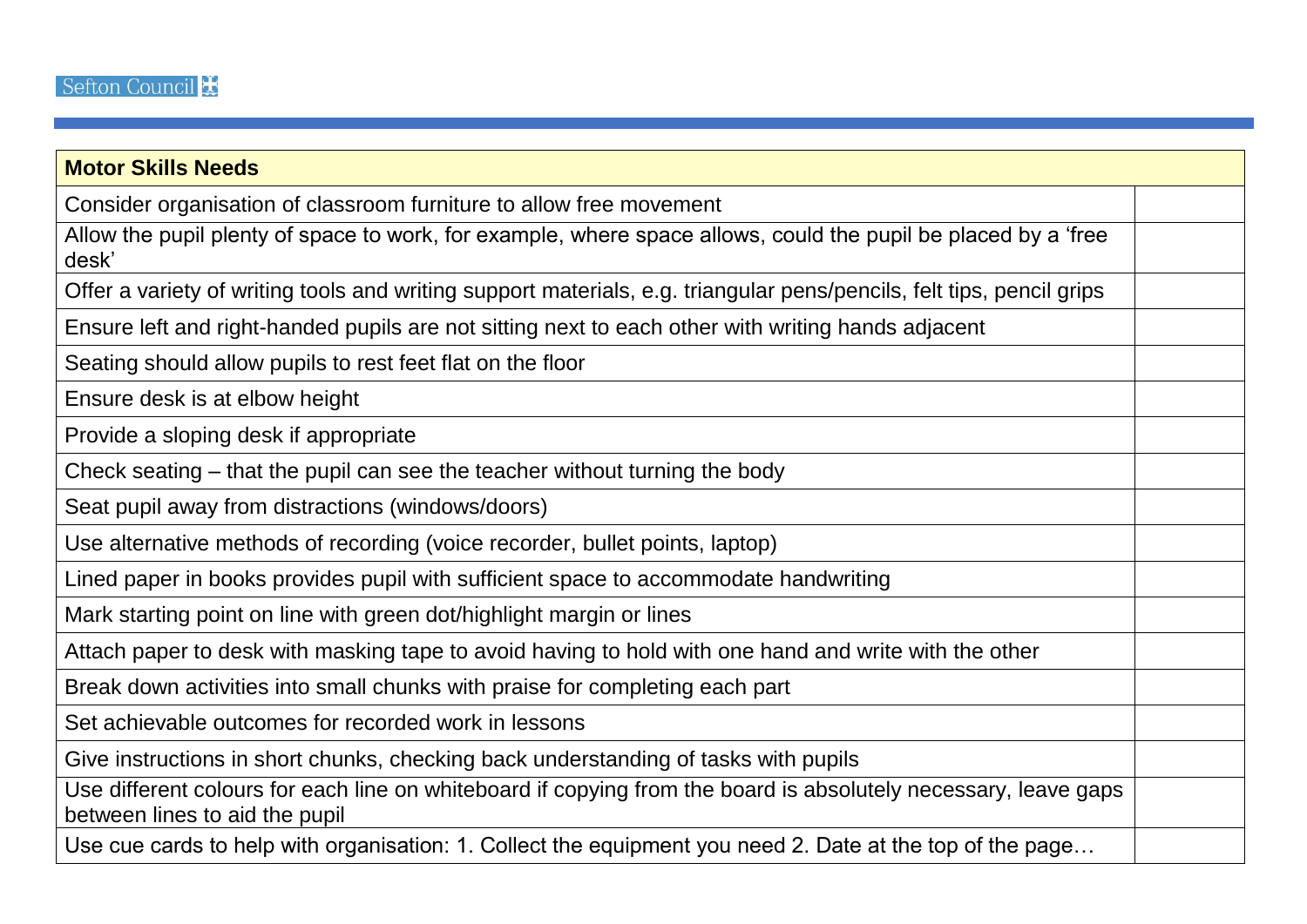| <b>Motor Skills Needs</b>                                                                            |  |
|------------------------------------------------------------------------------------------------------|--|
| Print or write the learning objective for the pupil in their book                                    |  |
| Ensure equipment is clearly labelled and is kept in the same place in class                          |  |
| Teach pupil how to use a planner, diary, lists to support organisation                               |  |
| Allow additional time to complete tasks                                                              |  |
| Teach typing skills/provide access to laptops/tablets to support recording skills                    |  |
| In PE sessions, provide a variety of alternatives which allow the pupil to participate in team games |  |
| <b>Sensory Needs</b>                                                                                 |  |
| Undertake an environmental audit to check and remove environmental distractions                      |  |
| Provide a quiet space in class which pupil can access as/when required                               |  |
| Use of fiddle toys/sensory box as required                                                           |  |
| Access to sensory room (if available)                                                                |  |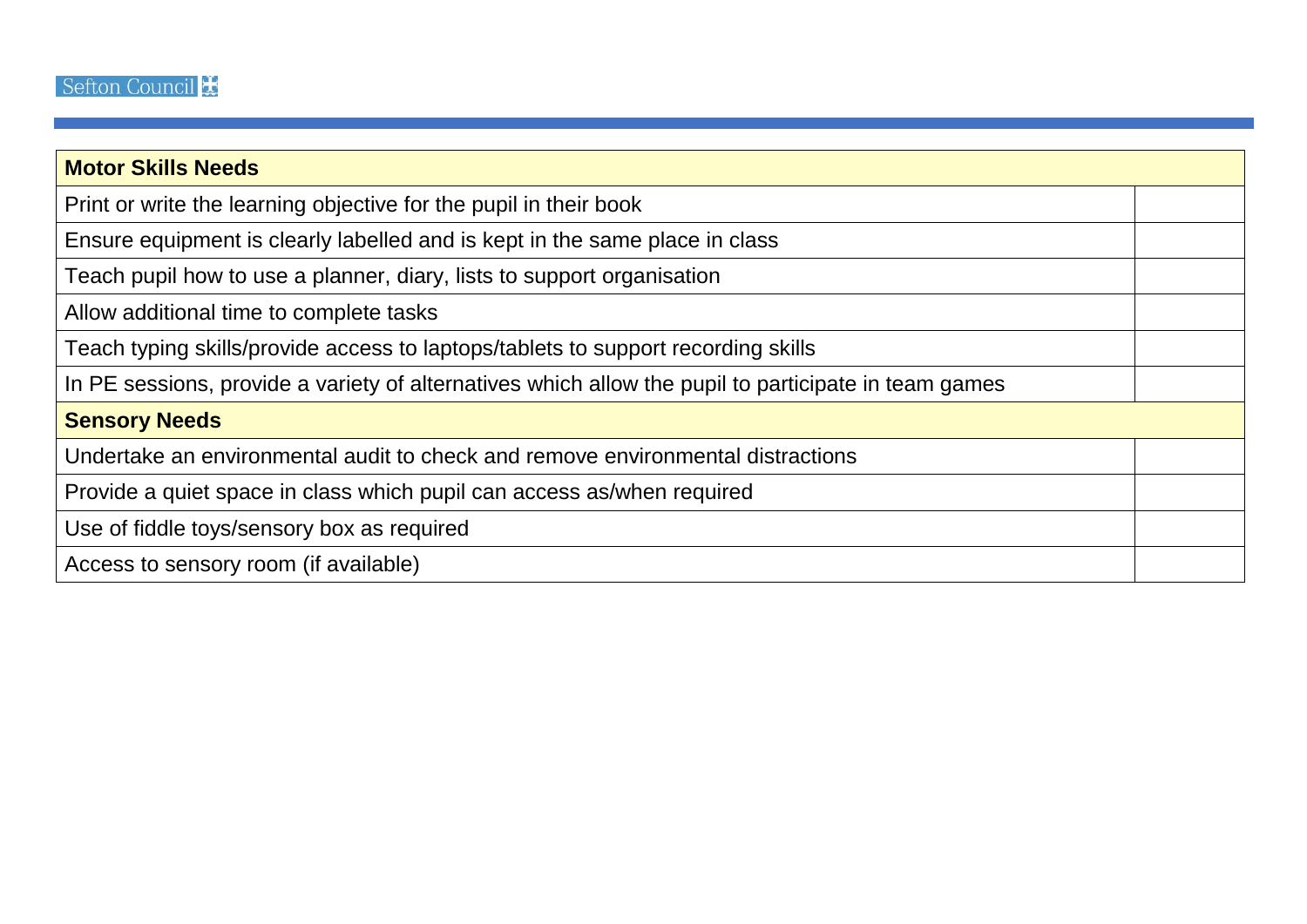| Quality First for Autistic Learners (developed by Social Communication Team, Sefton)                                                         | <b>Check</b> |
|----------------------------------------------------------------------------------------------------------------------------------------------|--------------|
| Work station – quiet, distraction free work area, used for independent learning, contains all the child needs,<br>previously taught on a 1:1 |              |
| TEACCH approach – work baskets to indicate start/ finished, left to right organisation, independent tasks                                    |              |
| 'First work, then reward' – chunk work using timer and visuals, provide immediate reward                                                     |              |
| Use even unusual interests as motivators or rewards "First work, then bottle tops"                                                           |              |
| Sensory box – selection of items to help child relax if sensory seeking and anxious                                                          |              |
| Individualised visual or colour coded timetable - whole day, half day or lesson by lesson                                                    |              |
| Use whiteboard with daily lessons/tasks listed -tick or rub out when completed                                                               |              |
| Escape Strategy – quiet place to reduce anxiety, used as a proactive strategy before high anxiety/challenging<br>behaviour                   |              |
| Use interests to teach learning – count with dinosaurs, use favourite characters to develop descriptions                                     |              |
| Ensure break/lunch times are structured – lunch time clubs, jobs, set times, set place in dining room                                        |              |
| Use distracting techniques to manage and de-escalate behaviour – job, walk, sensory activity                                                 |              |
| Help child understand his/her feelings – feeling cards /fans/ words/ colours/ numbers/ faces/ traffic lights/<br>thumbs up or down           |              |
| Keep language simple and concise, give one or two pieces of information at a time                                                            |              |
| Break up individual task into manageable chunks - use a task planner                                                                         |              |
| Be very precise with instructions - say what you want child/young person to do exactly                                                       |              |
| Tell/ show child what you want them to do, not what you don't - 'walk in the classroom'                                                      |              |
| Use pictures and symbols to reinforce verbal instructions – listen, quiet, tidy up etc.                                                      |              |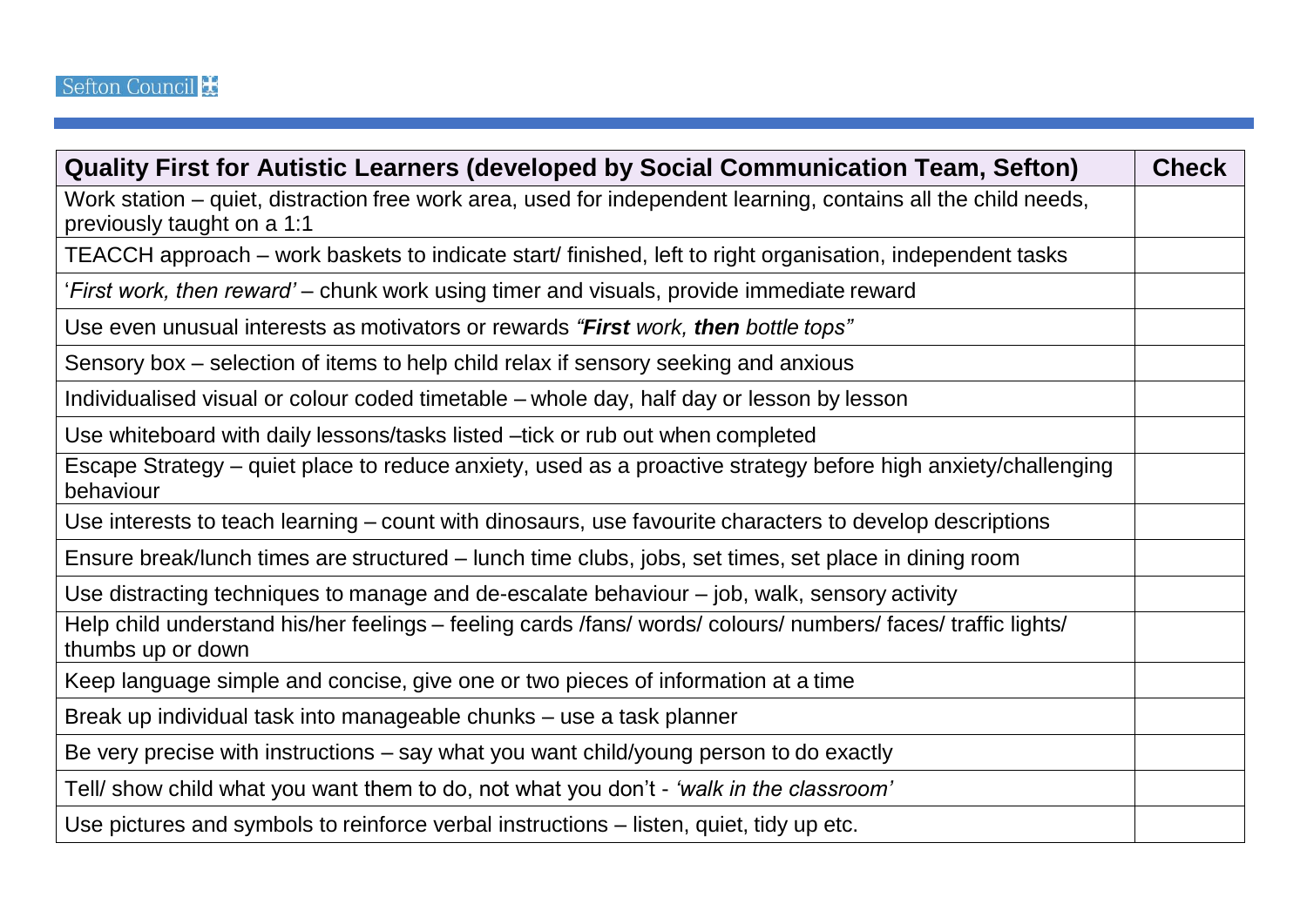| Quality First for Autistic Learners (developed by Social Communication Team, Sefton)                                                                                         | <b>Check</b> |
|------------------------------------------------------------------------------------------------------------------------------------------------------------------------------|--------------|
| Directly teach social skills using symbols/scripts – 'your turn, my turn', 'Can I play?'                                                                                     |              |
| Make scripts and symbols portable - key ring size ideal or to go inside a high school planner                                                                                |              |
| Introduce social stories/ comic strips to pre-empt or modify behaviours                                                                                                      |              |
| Promote independence at all times – ensure child/young person does what she or he is capable of                                                                              |              |
| Use task board or instruction list to promote independence e.g. hanging coat up, where to go at lunch time                                                                   |              |
| Start home/school book or diary or emails to gain understanding of how child is at home and share successes<br>and concerns                                                  |              |
| Be alert to bullying on the playground and on high school corridors – engage peer support                                                                                    |              |
| Provide daily mentoring for young person in high school – ensure all worries are addressed                                                                                   |              |
| Use scales and questionnaires to capture child/young person's views – use feedback to adapt strategies                                                                       |              |
| Provide regular sensory breaks and activities - access to cushions and mats to roll around/ rough and tumble/<br>extra gross motor/ doing 'carrying' jobs/ running laps/ gym |              |
| Use laptop/voice recorder if writing difficult or very slow or very precise                                                                                                  |              |
| At the end of the day the child can write/ draw any negative feelings, post it into a box/shred it so it is 'gone'                                                           |              |
| When considering body language do not insist on eye contact, promote turning towards instead                                                                                 |              |
| Be mindful of self-esteem – ensure that staff share positives/ pupils' strengths with child and family                                                                       |              |
| Provide structure and assigned roles for paired and group work                                                                                                               |              |
| Think SMART when developing targets: (Specific/ Measurable/ Achievable/ Realistic/ Time limited)                                                                             |              |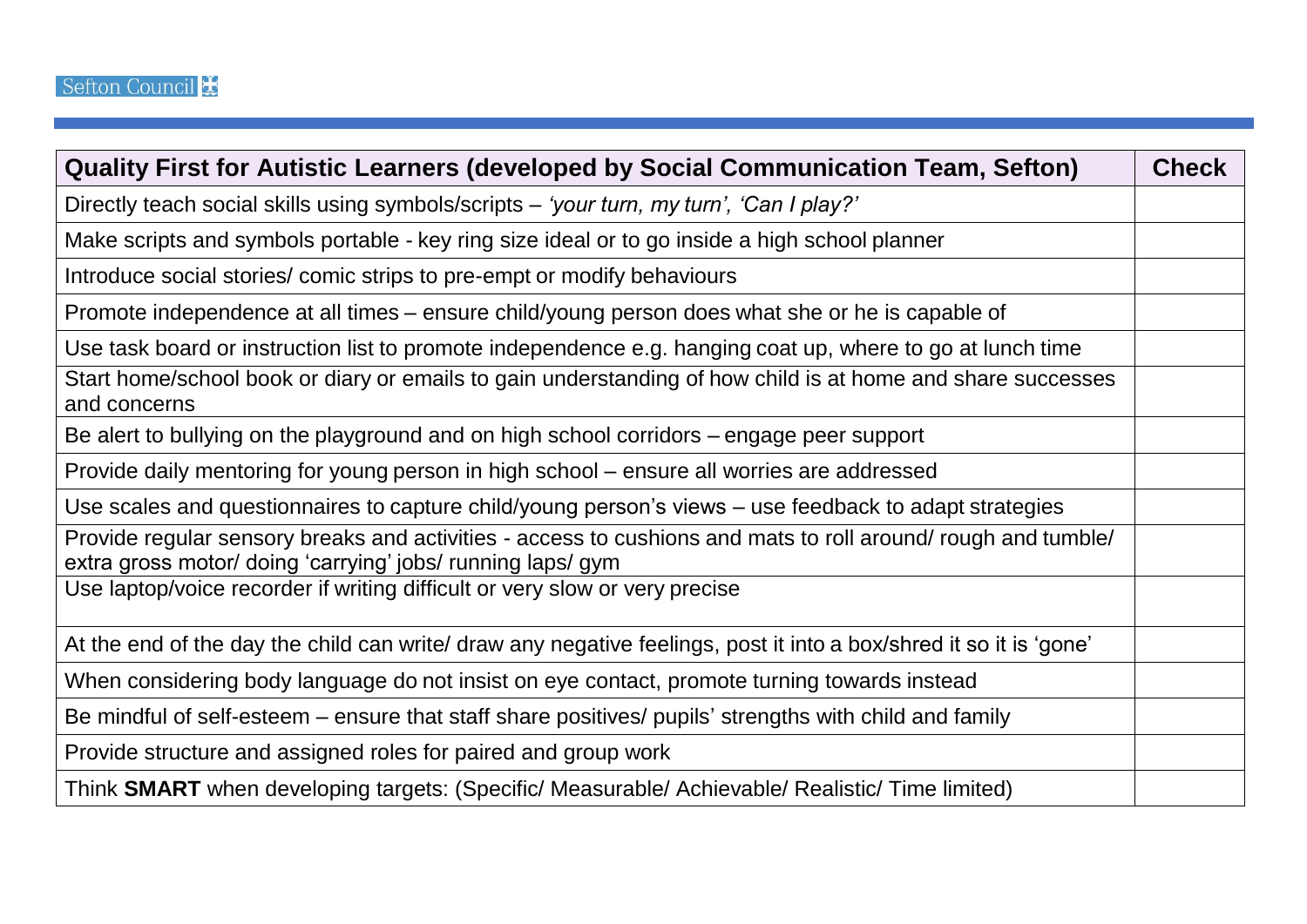| <b>Quality First for Pupils with ADHD (ADHD Foundation Recommendations)</b>                                             | <b>Check</b> |
|-------------------------------------------------------------------------------------------------------------------------|--------------|
| Teach class rules, refer to these and reinforce them frequently                                                         |              |
| Display rules in class, make sure they are clear and unambiguous and written in a positive way                          |              |
| Establish a clear daily classroom routine                                                                               |              |
| Display the day's timetable in class                                                                                    |              |
| Provide structure through lists, timetables and verbal reminders                                                        |              |
| Appreciate and accept that the pupil is unable to help his/her behaviours                                               |              |
| Have positive expectations                                                                                              |              |
| Be consistent, firm, fair and patient, providing constant feedback                                                      |              |
| Use rewards as positive motivators                                                                                      |              |
| Establish positive motivation systems, not punitive                                                                     |              |
| Allow 'time out' as/if required to move/de-stress/breathe/relax                                                         |              |
| Use a 'stop/think/do' approach                                                                                          |              |
| Use a 'when/then' approach                                                                                              |              |
| Facilitate access to a quiet space in school that is accessible                                                         |              |
| The start of the lesson is key – make sure everything is set up prior to pupils entering the room                       |              |
| Count-down to transitions                                                                                               |              |
| Support smooth transitions between lessons (a minute or two earlier than peers leaving lesson with a reliable<br>buddy) |              |
| Use learning buddies/talk buddies                                                                                       |              |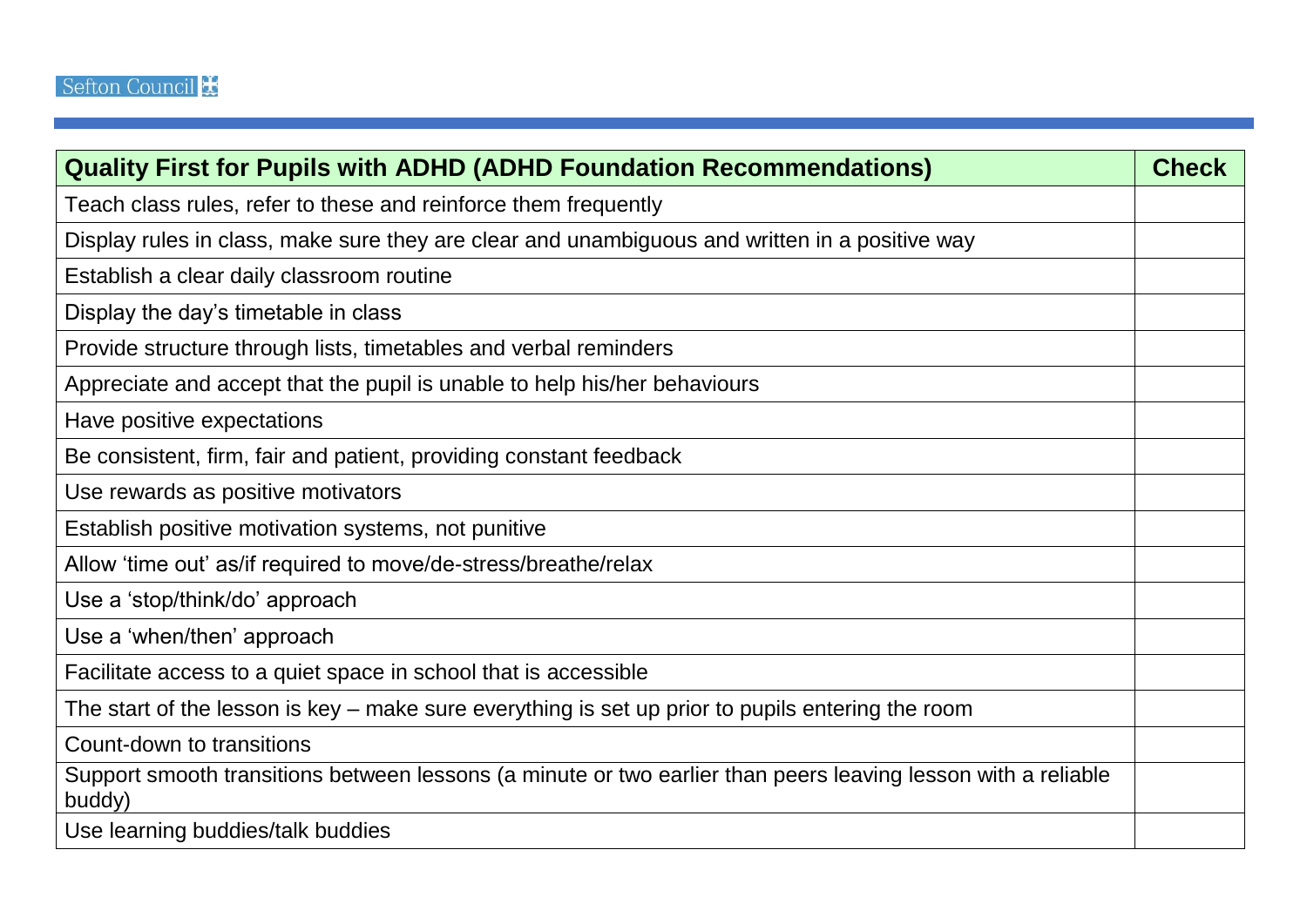| <b>Quality First for Pupils with ADHD (ADHD Foundation Recommendations)</b>                                   | <b>Check</b> |
|---------------------------------------------------------------------------------------------------------------|--------------|
| Allow access to sensory materials and allow pupil to doodle/make notes/mind maps when listening               |              |
| Make learning engaging                                                                                        |              |
| Sit pupil near you, at the front of the room, away from windows and bright/colourful displays                 |              |
| When talking in groups, use a timer so each pupil has a set time limit to share ideas                         |              |
| Remind whole class to give one sentence only response                                                         |              |
| Encourage pupils to stop and think before talking - give 10 seconds before accepting an answer from the class |              |
| Remind whole class about rules for interrupting                                                               |              |
| Do not mention their diagnosis/medication publicly                                                            |              |
| Try screens to minimise distractions                                                                          |              |
| Use large type on handouts                                                                                    |              |
| Have one calm wall in class to reduce sensory/distractibility overload                                        |              |
| Chunk lessons and try to incorporate movement within lesson into planning                                     |              |
| Consider pupils standing to write in the lesson                                                               |              |
| Encourage use of typing if handwriting is challenging (e.g. www.typingclub.com)                               |              |
| Recap, review, revisit in every lesson                                                                        |              |
| Use meditation, mindfulness, yoga, calming music as calming strategies                                        |              |
| Do not ask pupils to work through lunchtime/break – these pupils need movement                                |              |
| Be kind                                                                                                       |              |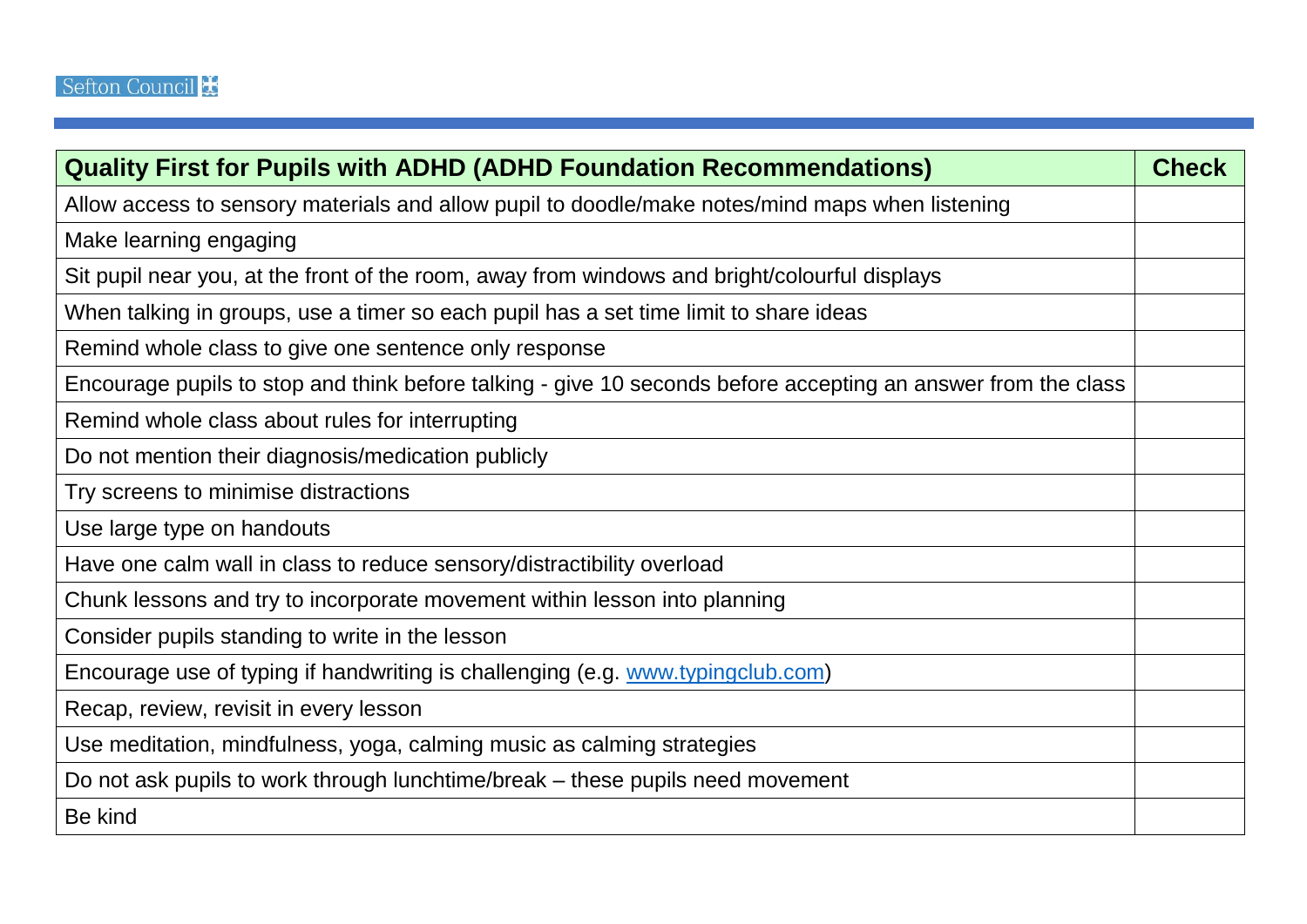| <b>Quality First for Pupils with Dyslexia (incorporates BDA recommendations)</b>                                                                | <b>Check</b> |
|-------------------------------------------------------------------------------------------------------------------------------------------------|--------------|
| Provide coloured overlays to aid tracking and reduce glare when reading (reading rulers)                                                        |              |
| Use coloured paper and backgrounds to Smartboard presentations                                                                                  |              |
| Use appropriate sized font (12 or above) and appropriate font style: Verdana, Arial, Calibri, Century Gothic,<br><b>Comic Sans</b>              |              |
| Provide highlighters to track text/identify key information when reading                                                                        |              |
| Use different coloured pens to write word lists/when modelling shared writing, write alternative lines in different<br>colours on the board     |              |
| Use magnetic letters and boards to practise early word building skills                                                                          |              |
| Review seating arrangements, try to sit dyslexic learners at the front of class                                                                 |              |
| Limit copying from the whiteboard                                                                                                               |              |
| Offer a variety of writing tools, e.g. felt pens, triangular pens and pencils, pencil grips                                                     |              |
| If copying is essential either: Use different coloured pens so pupil can identify individual words or use a<br>whiteboard in front of the pupil |              |
| Pre-tutoring of texts                                                                                                                           |              |
| Allow processing and thinking time                                                                                                              |              |
| Use of talking partners to develop ideas                                                                                                        |              |
| Encourage 1:1 correspondence when tracking words (use finger, reading card, eyes to track)                                                      |              |
| Make sure you know the level of difficulty of any text you expect the pupil to read                                                             |              |
| Limit reading aloud (as necessary)                                                                                                              |              |
| Keep instructions clear without use of ambiguous language                                                                                       |              |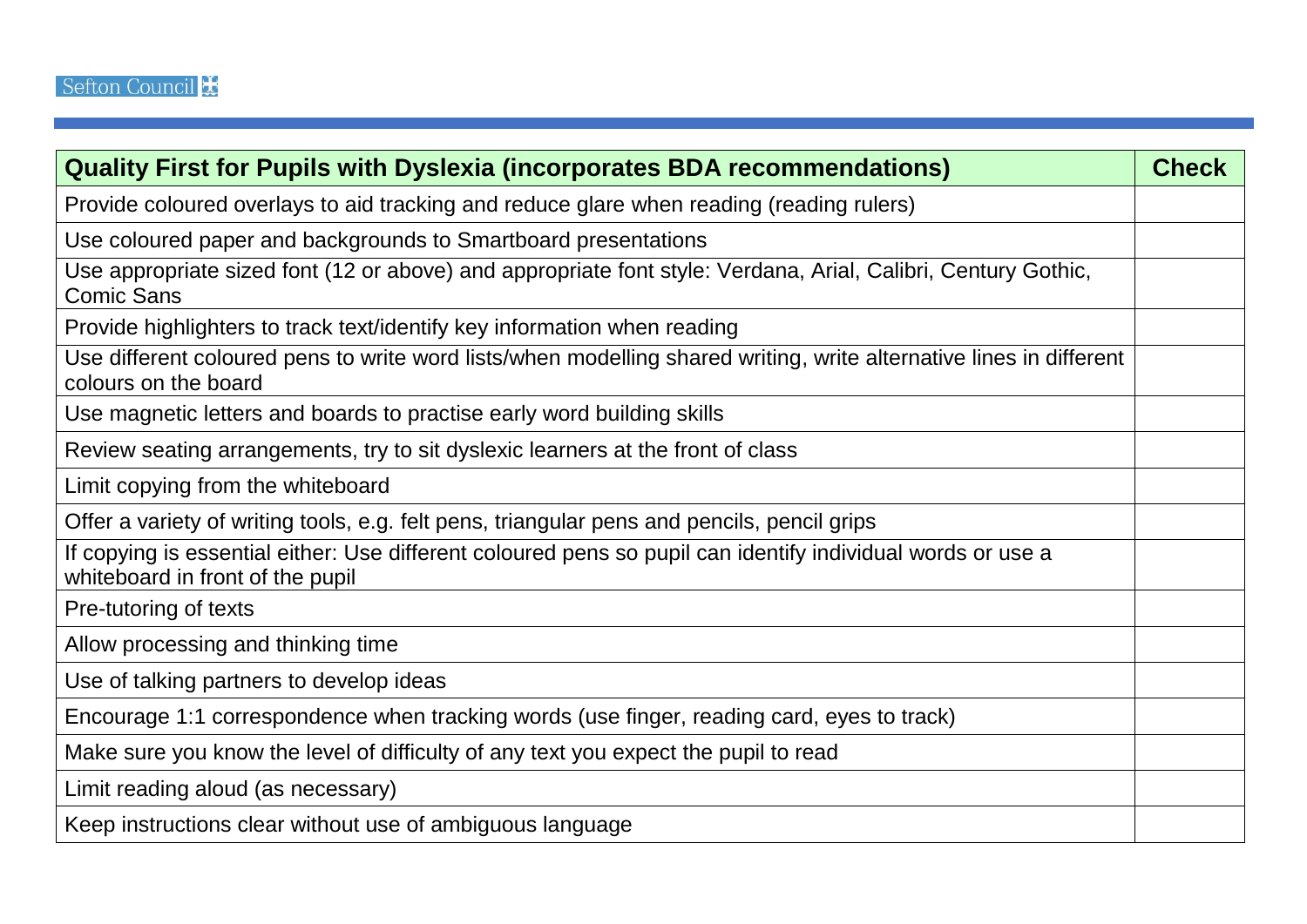| <b>Quality First for Pupils with Dyslexia (incorporates BDA recommendations)</b>                                                                                                                                                                                           | <b>Check</b> |
|----------------------------------------------------------------------------------------------------------------------------------------------------------------------------------------------------------------------------------------------------------------------------|--------------|
| Use visual cues to aid understanding                                                                                                                                                                                                                                       |              |
| Keep Working Walls clear and simple, using colour coding to aid pupil use, refer to these in lessons                                                                                                                                                                       |              |
| Clearly label resources using picture cues                                                                                                                                                                                                                                 |              |
| Use concrete materials e.g. numicon, dienes, multilink                                                                                                                                                                                                                     |              |
| Use visual aids for common letter reversals ( $b/d$ , $p/q$ )                                                                                                                                                                                                              |              |
| Use visual materials: word mats (simple, clear, topical, relevant), high frequency word mats, phonic mats,<br>alphabet strips on tables (upper and lower case), number lines, number squares, times table squares, visual<br>prompts when writing (comic strip approaches) |              |
| Provide alternative methods of recording, e.g. mind maps, post-its, bullet points, flow charts, word cards to<br>break down sentence for pupil to rebuild                                                                                                                  |              |
| Consider how much is appropriate for the pupil to write (model on task planner)                                                                                                                                                                                            |              |
| Pre-write the Learning Objective                                                                                                                                                                                                                                           |              |
| Ensure all pupils are taught how to use dictionary and thesaurus (at appropriate level) and have these<br>available                                                                                                                                                        |              |
| Use visual task planners (or whiteboard notes) to break down task                                                                                                                                                                                                          |              |
| Use planners and timetables for organisation                                                                                                                                                                                                                               |              |
| Use of post it's to aid short term memory (annotate key vocab or key facts)                                                                                                                                                                                                |              |
| Use multisensory approaches (picture, language, written word, artefact/object)                                                                                                                                                                                             |              |
| Make spelling strategies explicit: mnemonics, sounds, chunk, word within a word, know it, analogy                                                                                                                                                                          |              |
| Where appropriate, encourage cursive writing (dependent on motor skills of pupil) to support writing speed,<br>spacing, and recall of spelling patterns                                                                                                                    |              |